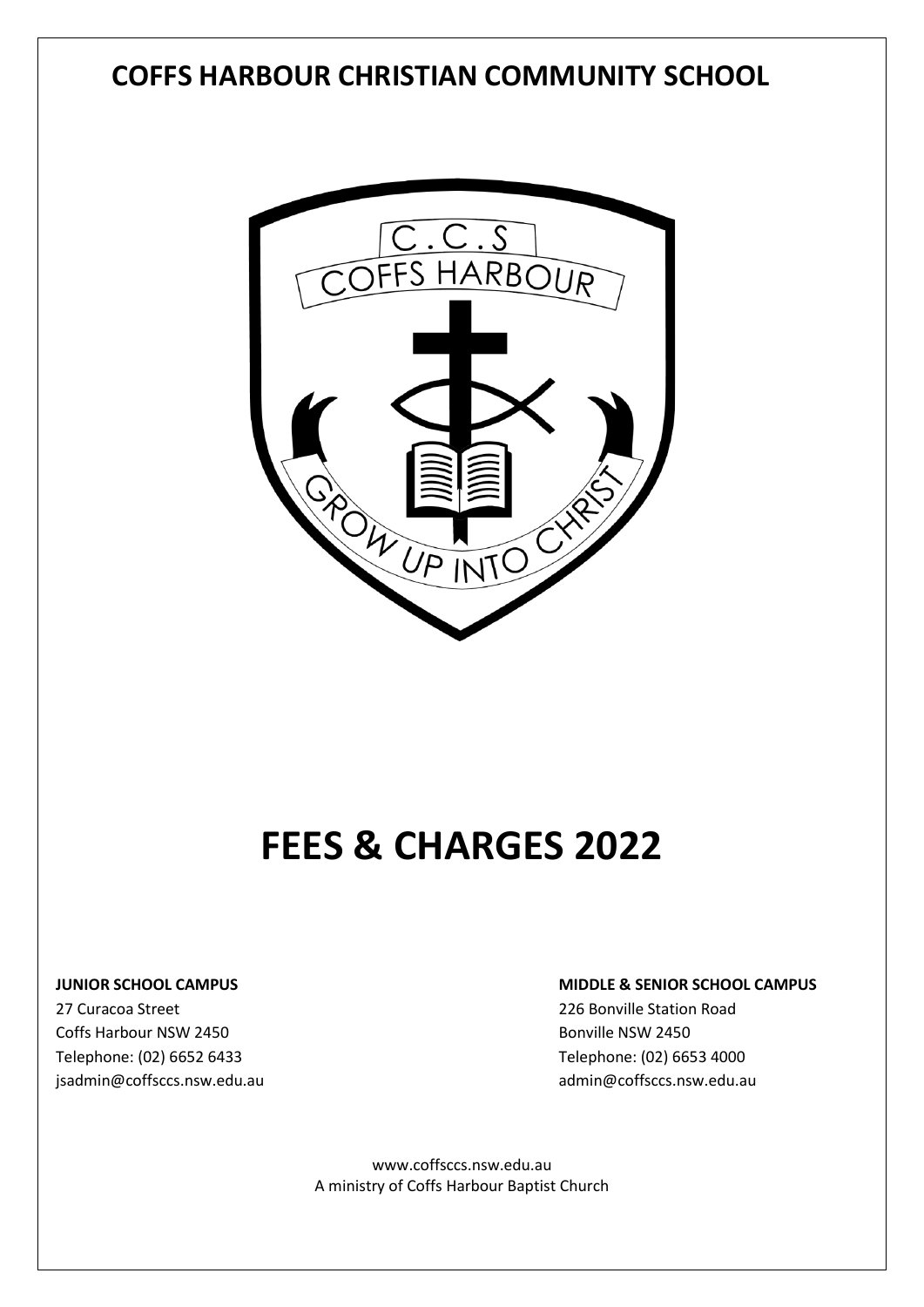# **Fee Policy**

A willingness on the part of the responsible parent or guardian to pay school fees is a necessary condition of the enrolment and ongoing attendance of a child at Coffs Harbour Christian Community School (CHCCS).

As per the enrolment form expectations, terms and conditions: **Item 6** "*The enrolling caregivers accept full responsibility for the payment of tuition fees, levies and charges as set out and notified by the school. Acknowledging that each is jointly and severally liable to comply with these conditions, unless otherwise agreed to by the school*'.

Funding to meet the operational expenses of the school is derived from fees charged to parents as well as State and Commonwealth Government funding.

Parental school fees comprise of the following:

#### ▪ **Enrolment Registration Fee**

\$95.00 per student – To be paid upon confirmation of student's enrolment.

#### ▪ **Basic Tuition Fees**

These primarily contribute toward all costs associated with the provision of staff, maintenance, insurances, building and business costs. Basic Tuition fees are **billed on an annual basis**.

|  | $$3,220.00$ per annum                                                                      |                                                                       |
|--|--------------------------------------------------------------------------------------------|-----------------------------------------------------------------------|
|  |                                                                                            |                                                                       |
|  |                                                                                            |                                                                       |
|  |                                                                                            |                                                                       |
|  | $$805.00$ per term<br>$$1,220.00$ per term<br>$$1,305.00$ per term<br>$$2,725.00$ per term | \$4,880.00 per annum<br>\$5,220.00 per annum<br>\$10,900.00 per annum |

\*\* If a family's combined Basic Tuition Fees **exceed** \$2,725.00 per term (\$10,900.00 per annum), a rebate will be applied. This rebate will cap the maximum Basic Tuition Fee at the nominated family rate of \$10,900.00 per annum.

#### *Year Levies and Subject Levies are not included in the Family Rebate calculation.*

This rebate is provided by the School Board to assist families with multiple enrolments and restricted resources.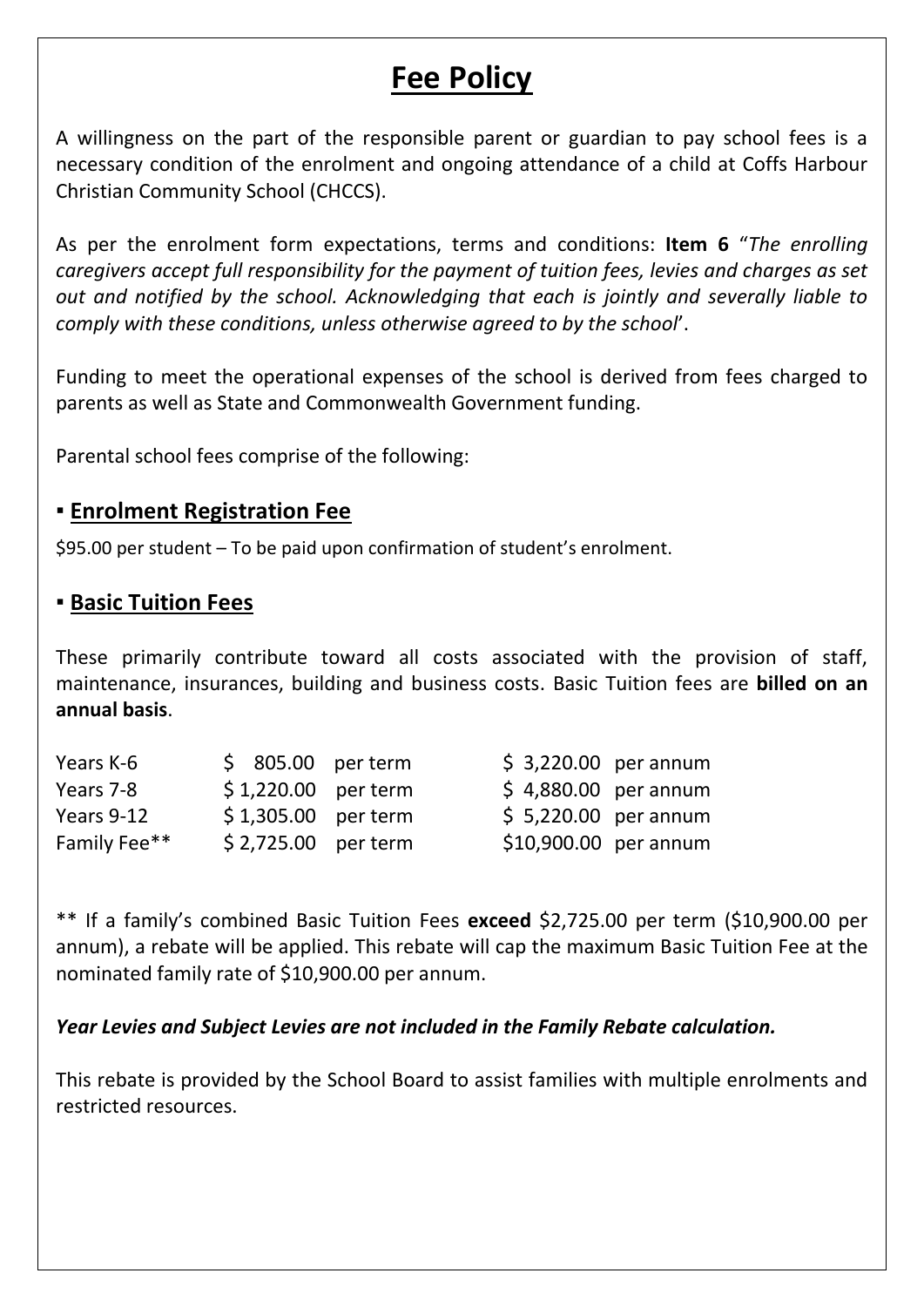#### **▪ Year Levies – Years K-12**

These vary from year group to year group. Year levies cover all compulsory excursions and activities applicable to the year group including camps, entry to school carnivals, fun days, visiting performances and OSSA. Online subscriptions for individual student study and learning skills programs are also included.

Year Levies do not attract any rebates or discounts as they are billed as annual expenses. There is no refund for individual activities from which students may be absent.

| Primary |                 |                           | <b>Senior School</b> |                              |
|---------|-----------------|---------------------------|----------------------|------------------------------|
|         |                 | Year K \$260.00 per annum |                      | Year $9$ \$ 555.00 per annum |
|         | Year 1 \$310.00 | per annum                 |                      | Year 10 \$ 545.00 per annum  |
|         | Year 2 \$290.00 | per annum                 |                      | Year 11 \$435.00 per annum   |
|         | Year 3 \$340.00 | per annum                 |                      | Year 12 \$430.00 per annum   |
|         | Year 4 \$480.00 | per annum                 |                      |                              |
|         | Year 5 \$400.00 | per annum                 |                      |                              |

| <b>Senior School</b> |  |                             |  |  |  |
|----------------------|--|-----------------------------|--|--|--|
|                      |  | Year $9$ \$555.00 per annum |  |  |  |
|                      |  | Year 10 \$ 545.00 per annum |  |  |  |
|                      |  | Year 11 \$435.00 per annum  |  |  |  |
|                      |  | Year 12 \$430.00 per annum  |  |  |  |

| <b>Middle School</b> |                                | Skills (Includes year camps)   |
|----------------------|--------------------------------|--------------------------------|
|                      | Year $6 \div 295.00$ per annum | All years \$1,200.00 per annum |
|                      | $Year 7 \$435.00 per annum$    |                                |
|                      | Year $8 \div 435.00$ per annum |                                |

| <b>Skills (Includes year camps)</b> |
|-------------------------------------|
| All years \$ 1,200.00 per annum     |

#### **▪ Subject Levies - Years 9-12 only**

Given that students in these year groups study a variety of electives, these costs are billed separately to families according to student choices at the commencement of the year.

Subject levies cover materials and consumables used in practical classes, resources and compulsory excursions relevant to the study of the subject.

Subject Levies do not attract any rebates or discounts as they are billed as annual expenses. There is no refund for individual activities or classes from which students may be absent.

*Please see back page for subject levies*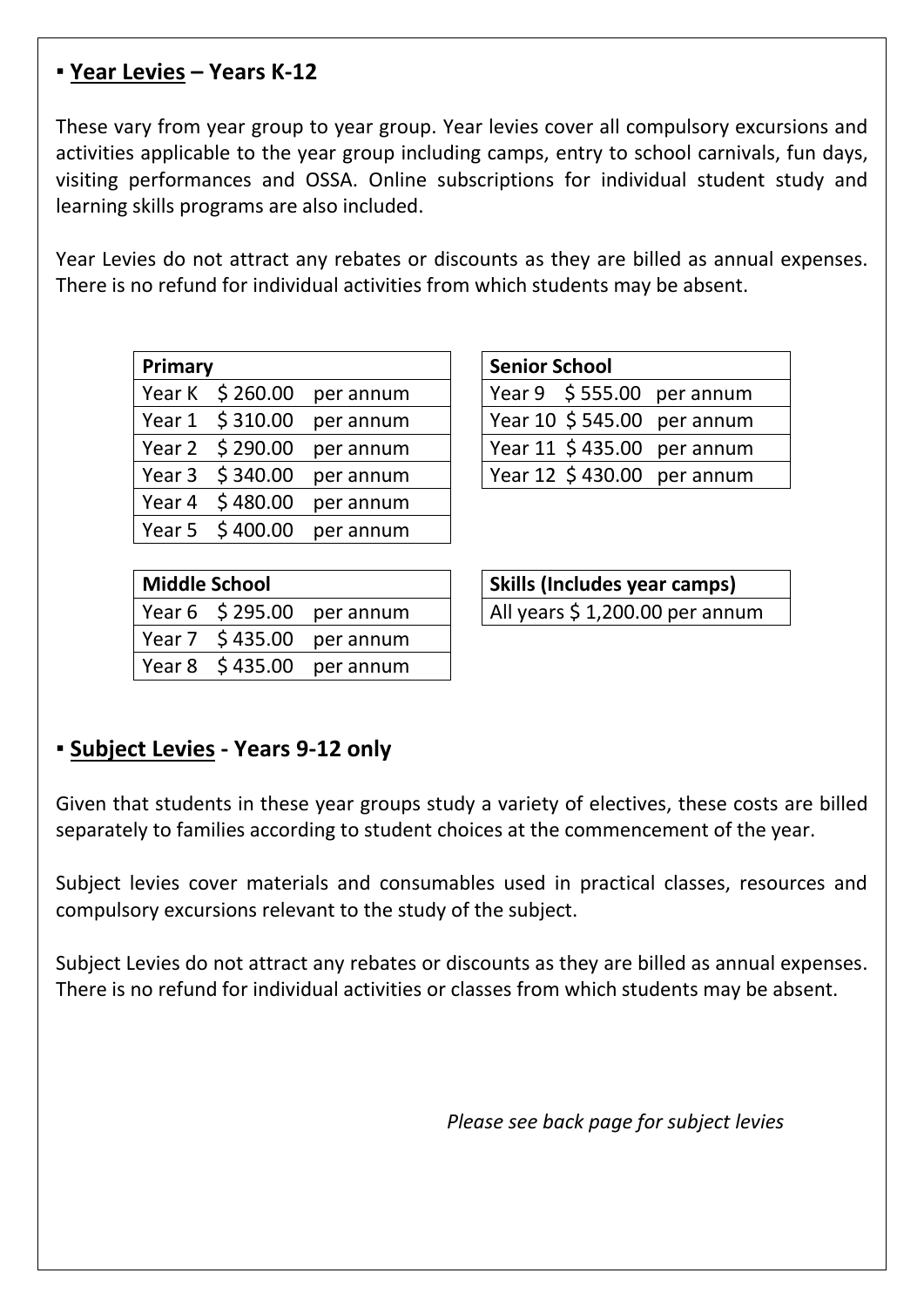#### **Other Expenses**

## ▪ **Secondary School Stationary and Textbooks**

Stationary and textbooks for school subjects must be purchased separately from school fee and levy charges. Purchases can be made through Kookaburra Educational Resources or on the second-hand market. Campion offer a textbook/stationary purchase option at the commencement of Term 4 and deliver directly to you once you have completed your online order.

### ▪ *Sport*

These costs are billed on a per term basis according to the sport choice selected by the student. Full payment is required prior to the commencement of the term's sport.

### ▪ *Optional Activities*

Costs for activities which do not occur on a class basis are charged at the time of the activity. Examples of these costs are representative sport, optional workshops, mufti days etc.

### ▪ *Other Opportunities*

From time to time an opportunity may arise for an excursion or activity which was unable to be predicted the previous year.

### **Procedures relating to the withdrawal of students from the school**

As per the enrolment form agreement Terms and Conditions: **Item 7** – "*The caregivers will give at least one term's notice of termination of enrolment in writing and failure to do so will render them liable for one term's fees, unless there are mitigating circumstances that are acceptable to the school. Any outstanding school fees become due and payable immediately*."

## **FACTS payment portal for tuition fees, year and subject levies**

Coffs Harbour Christian Community School partner with FACTS to offer online tuition management you can access from anywhere.

Fees are billed on an annual basis through your FACTS account. Billing will occur during December 2021 allowing time for payment plan agreements to be finalised before payments begin from the middle of January 2022.

▪ Existing 2021 families on automated payment plans will be re-enrolled into 2022 using their existing plan. Families will receive a verification notice listing; plan name, payment day, number of payments, 1st payment date, balance and 1st payment amount.

*Please review this notice carefully for accuracy. If a family wishes to change its plan a new plan agreement will be required.*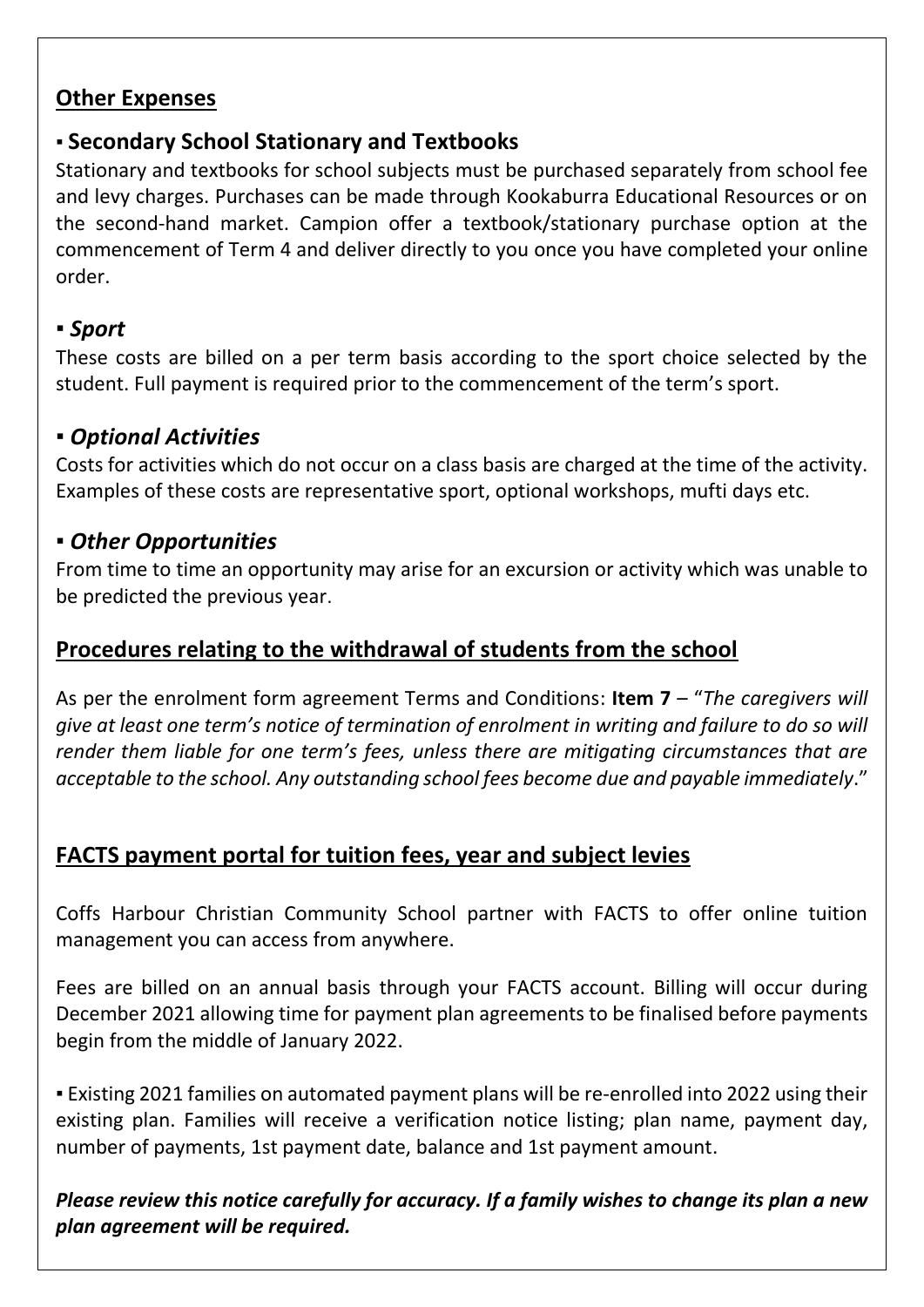Families on Term invoice payments will receive an invitation to select a payment plan for 2020. Once your information is received and processed by FACTS you will receive a confirmation notice by email, which confirms your payment plan information. *Please review it carefully for accuracy.*

Families new to the school will receive an invitation from FACTS to establish their account and select a payment plan. Once your information is received and processed by FACTS you will receive a confirmation notice by email, which confirms your payment plan information. *Please review it carefully for accuracy.*

#### **Fee arrears**

#### Automated Payment Plans:

If a payment is returned, identify the problem, log into your FACTS account, make a one-off payment to correct the issue. If credit card or EFT information requires adjustment, please amend.

#### Term Invoice Plans:

Families that have not selected an automated payment plan will default to a term invoice arrangement. Log into FACTS and make a payment at any time. Due dates for term invoice payments are 15 March, May, August, November 2022.

#### **Problems**

If you are experiencing problems with fee arrangements please contact Joanne Sayle on 02 6653 4000 to discuss your situation.